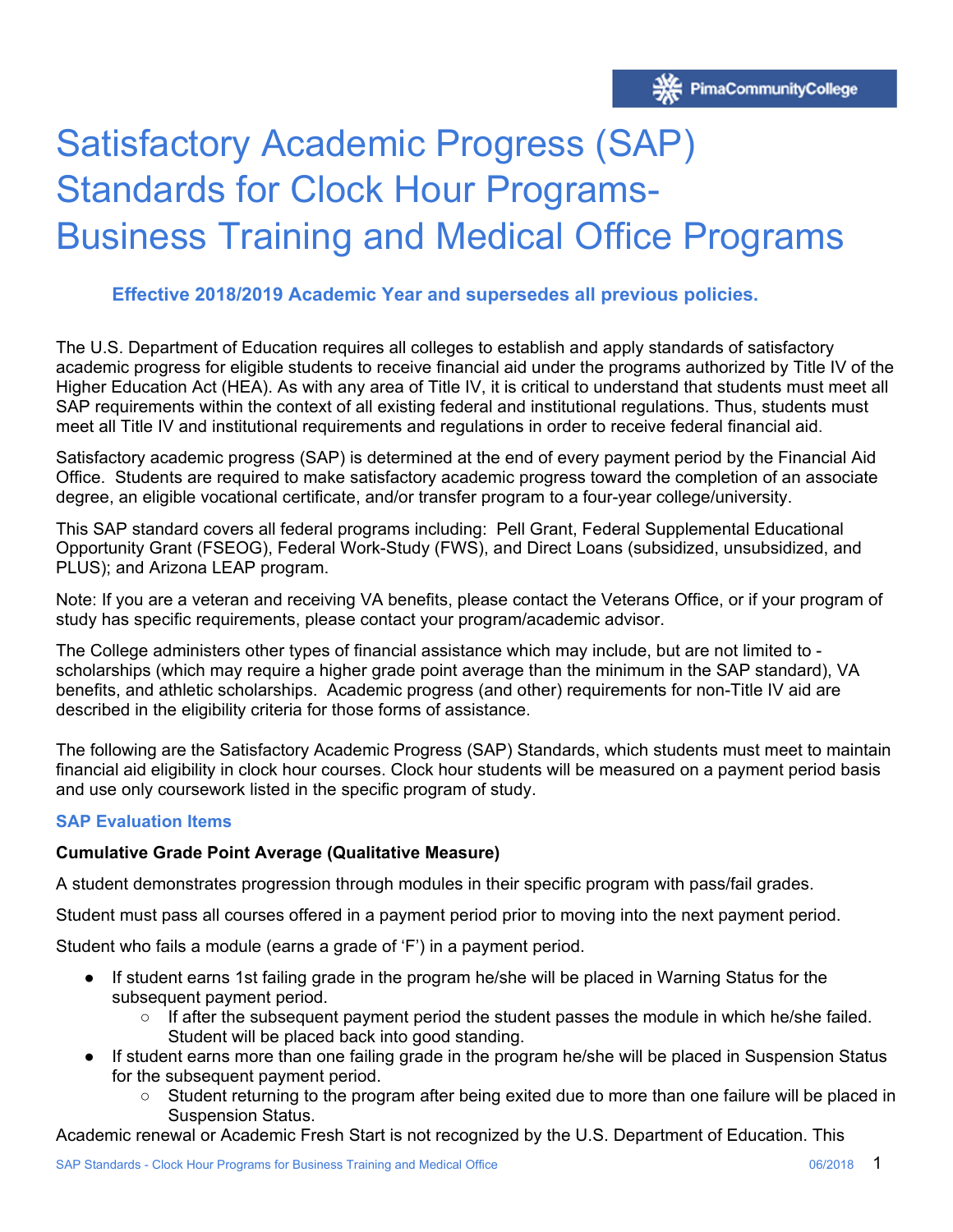process will not remove grades from this GPA calculation.

#### **Course failures:**

Successful completion of coursework is defined as earning a grade of P. While, grades of W (Withdrawn) documents that the student is on an approved Leave of Absence (LOA) and IP (In Progress) indicate that a student is enrolled in a class that crosses over academic years. All grades of F (Fail) are defined as unsuccessful completion.

### **Cumulative Pace of Completion (Quantitative Measure)**

A student must complete at least 80% of the total number of hours scheduled for each payment period (Attempted hours divided by scheduled hours). For this calculation, there is no rounding.

Academic renewal or Academic Fresh Start is not recognized by the U.S. Department of Education. This process does not remove clock hours from this calculation.

The numbers that result from the quantitative calculation for SAP are not rounded, they are truncated. For example, if the completion ratio is 79.6666% is truncated to 79.66% it is not rounded to 80%. Thus, a student's rate of completion must be equal to or above the minimums cited in the SAP standard without rounding.

The completion percentage will include all attended hours as completed hours and scheduled hours as attempted hours.

#### **Maximum Timeframe**

The total number of scheduled hours for the specific program, this includes prior hours if the student is retaking a module that was taken in a prior enrollment or if a student is repeating any coursework within the same enrollment. Student attending a clock hour program will be limited to 125% of the hours required to complete the student's program of study. For example, a student enrolled in 964 hour program may be paid financial aid for up to 1205 scheduled hours before losing eligibility to receive further financial aid.

Additionally, a student's eligibility may be determined earlier if it is mathematically impossible for the student to complete the program within the maximum timeframe. For example, a student has previously attempted 350 hours towards the same 924 hour program, however the student has returned to the program and is scheduled to attend another 924 hours before completing the program. Therefore, it is mathematically impossible as the student will need more hours than the maximum timeframe allows for the student to complete the program within the maximum timeframe.

If a student is unable to complete a degree or certificate program within the 125% timeframe calculation, the student is ineligible for financial aid as the student is not capable of completing the requirements within the regulatory guidelines.

#### **Additional Certificates**

Students who complete a clock hour certificate and seek additional clock hour certificates. Clock hours attempted from prior certificates will only be included in the SAP calculation if the module or coursework is included in the new certificate the student is trying to attain.

For example, if a student completed the Medical Office Specialist program and is now enrolled in the Medical Records Technology program. The prior hours that count for both certificates will be included in the SAP calculation. However, any prior clock hours attempted that only count towards the Medical Office Specialist program and not in the Medical Records Technology program will be excluded from the SAP calculation.

#### **Repeating Coursework**

Grades for prior attempts are included when calculating the qualitative component (grade-based). Example: Student earned an 'F' in BO 750, but repeated the course and earned an 'P'. Both grades of 'F' and 'P' will be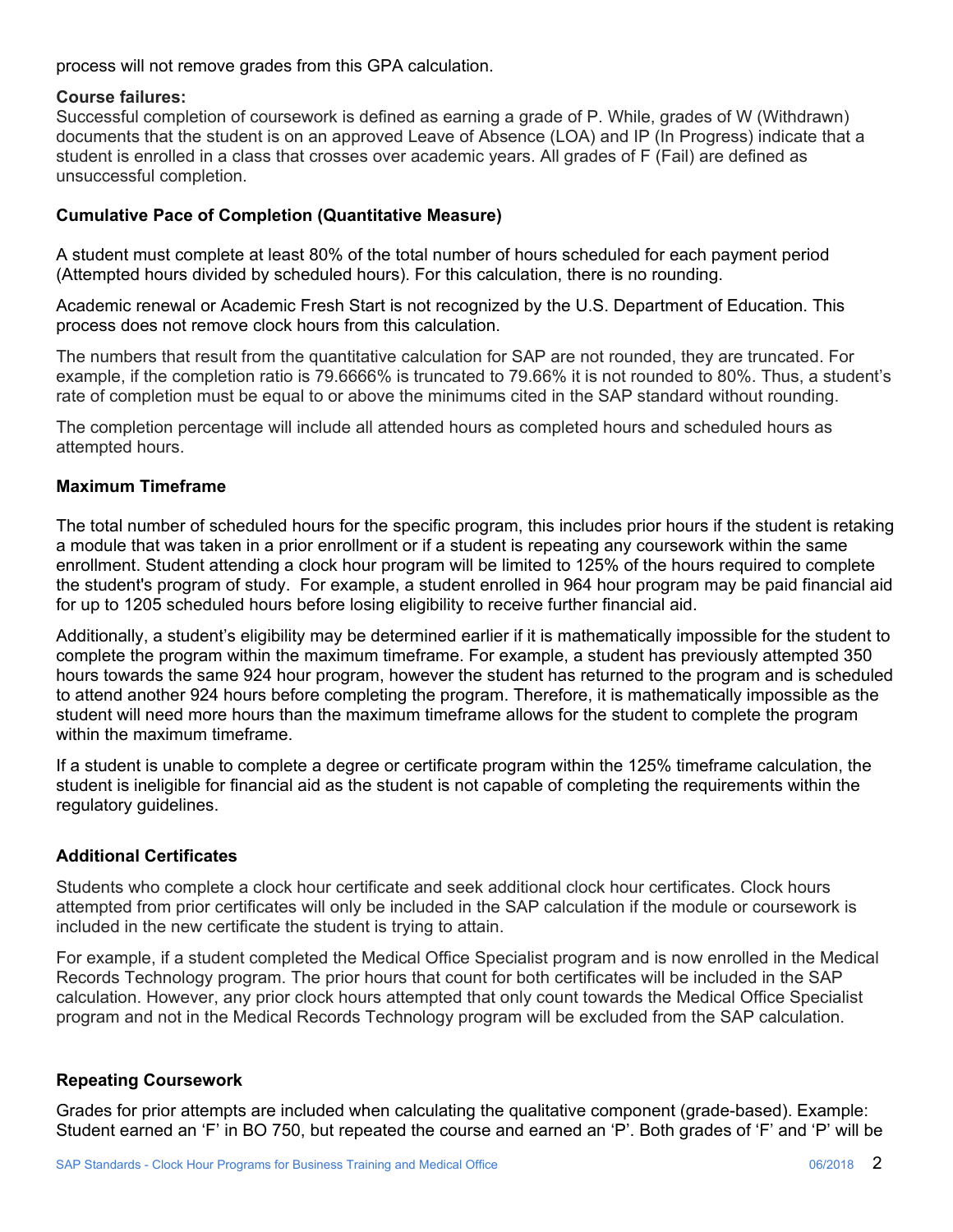used in the calculation.

Additionally, repeated hours will be included in both attempted and scheduled hours when assessing the student completion percentage. Example: Student earned an 'F' in BO 750, but repeated the course and earned an 'P'. The student attempted 300 hours (150 hour each time) and attended all the hours scheduled . The student has a 100% completion rate in BO 750.

Lastly, the scheduled hours used in determining the completion rate will also be included in measurement of maximum timeframe.

# **Satisfactory Academic Progress (SAP) Standards - Statuses**

Satisfactory Academic Progress is determined at the end of each payment period (scheduled clock hours). All payment periods at Pima Community College are included when determining a student's satisfactory academic progress, even if the student did not receive financial aid in the past.

There are defined outcomes once SAP has been determined at the end of each payment period (each program may have different payment periods), below is an example of a payment period:

If the college states an academic year for a clock hour student is 900 hours (38 weeks). The principles below would be followed:

- Programs lasting less than one year (900 hours) in length would be split into 2 equal payment periods.
	- Example: Program is 720 hours (30 weeks) in length
		- Each payment period would be 360 hours (15 weeks)
- Programs lasting more than one year length (1,200) hours would first split into 2 equal payment periods of 450 hours for the first academic and split the remaining hours in the second academic year unless the remaining hours are less than 450.
- Example: Program is 1200 hours (46 weeks) in length
	- 1st Academic year
		- Each payment period would be 450 hours (17 weeks)
		- 2nd Academic year
			- Last payment period would be 300 hours (12 weeks)

Satisfactory Academic Progress Standards for clock hour students, for financial aid purposes, will be each payment period using defined grades.

#### **Financial Aid Good Standing Status**

Student has met all of the requirements of satisfactory academic progress and will continue to be eligible for federal and state financial aid grants and loans, as long as all other financial aid requirements are met.

#### **Financial Aid Warning Status**

Student did not meet all the requirements of satisfactory academic progress and are now placed on "Warning". Students will receive financial aid if they are on "Warning" status, as long as all other financial aid requirements are met.

Students have the current term in which they have been placed on "Warning" to meet all of the conditions of satisfactory academic progress or they will be disqualified from financial aid for the next term.

Students must meet all of the SAP standards to be considered to be in good satisfactory academic standing. The College issues a formal warning payment period to students at the end of the first payment period during which they fail to meet one or more of the SAP standards. Students who enroll during their warning payment period and who still have not met all of the SAP standards at the end of their warning payment period are immediately ineligible for Title IV financial aid for the subsequent payment period. Students who have not met all of the SAP standards are ineligible for Title IV aid at the end of the warning payment period whether or not they received financial aid during the warning semester.

Students may not be eligible for a warning semester if they previously failed one or more SAP requirements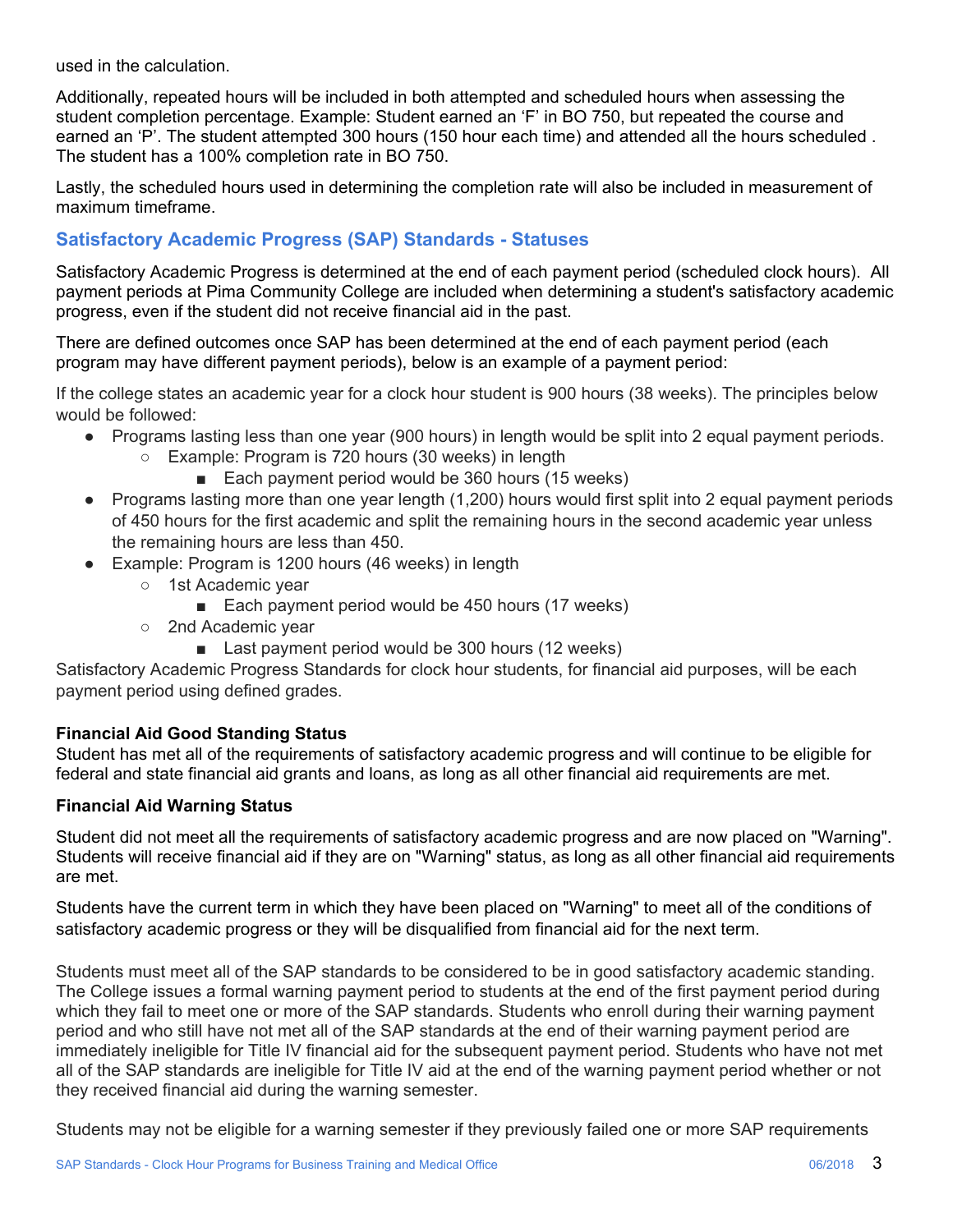and continued their enrollment without being issued a warning payment period. Students are subject to current SAP standards and requirements regardless of those that may have been in place during their past semesters of enrollment.

Students who meet all of the SAP standards during their payment period of warning are returned to good satisfactory academic standing for financial aid. If a student who has returned to good standing subsequently completes a payment period and has not met all of the SAP standards the student will again be placed on warning for the subsequent payment period of enrollment.

Example: 1st payment period - warning status 2nd payment period - good standing 3rd payment period - warning

A student may not have more than one sequential warning status; but, must come into good SAP before a second warning status may be applied.

Students who fail to reach all of the cumulative SAP standards after a warning payment period and are therefore not in satisfactory academic standing are ineligible to receive further Title IV funding, unless they have submitted an appeal (as below) which is approved by the PCC Financial Aid Appeal Committee. Students who submit an appeal, which is approved, will be placed in Financial Aid Probation status and required to follow an academic plan.

## **Financial Aid Probation Status**

Students who fail to reach all of the SAP standards and are therefore not in satisfactory academic standing are only eligible to receive further Title IV funding if they enroll using their own resources until they meet cumulative SAP standards or submit a SAP appeal (as below) and are approved by the SAP appeals committee or college designee. Students who submit an appeal that is approved will be placed on probation and must follow an academic plan prescribed by an academic advisor/counselor. During a probationary semester the student must pass 100% of attempted courses in the period while passing each course in the payment period or meet the cumulative SAP standards, in which case the student has achieved Good Standing. Students who fail to meet either conditions of the probationary payment period will be suspended from further Title IV funding. A suspended student may submit a second appeal as long as the appeal reflects new extenuating circumstances. If approved, a student may be reinstated Title IV aid if all other eligibility requirements are met. Students are also required to meet the College's academic standards during any probationary semester.

#### **Financial Aid Suspension Status**

Students who are not meeting cumulative SAP standards and are not eligible for warning status, and have not successfully appealed (or failed to meet conditions of approved appeal) will be placed or remain on suspension status. Students on financial aid suspension are not eligible for Title IV aid but may appeal their suspension.

#### **Reestablishing Aid Eligibility**

Students who choose not to appeal, or whose appeals are not approved, may be able to re-establish eligibility for Title IV aid. Such students may (if they are otherwise eligible) continue to enroll for courses at the College at his/her own expense until they have met all of the SAP standards that are applicable for the receipt of Title IV aid. Neither paying for one's classes nor sitting out for a payment period affects a student's academic progress standing, so neither (alone or together) is sufficient to re-establish aid eligibility, if the student has not met all of the SAP standards.

## **Appeal Process for Financial Aid Reinstatement or Extension**

HEA regulations allow but do not require an institution to permit students who are not in satisfactory academic standing to appeal his/her status in order to receive Title IV funds. PCC allows Title IV applicants and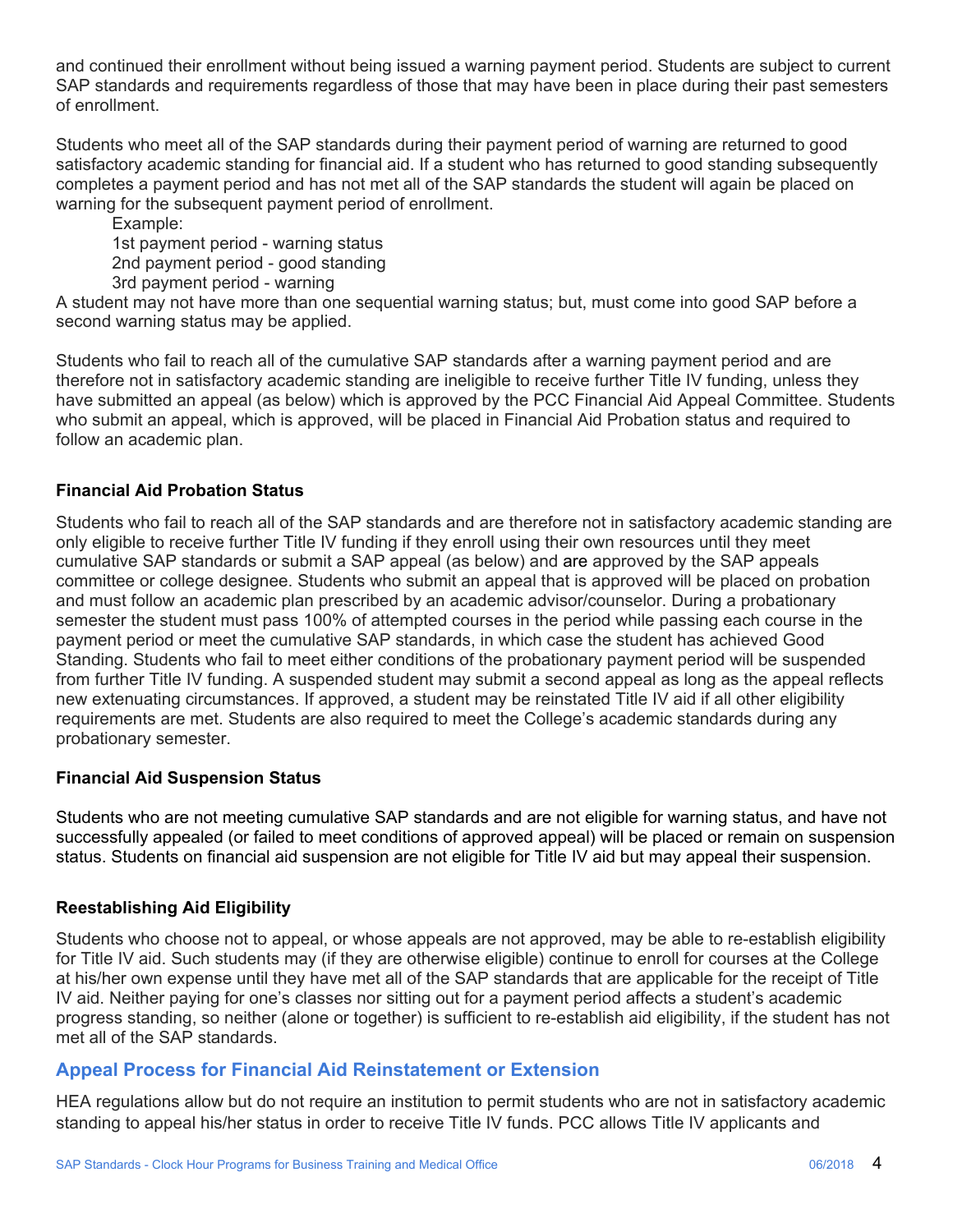prerequisite that is not a program requirement, is not eligible for Title IV financial aid. recipients, who are not in satisfactory academic standing, to appeal his/her status by accessing the College's SAP appeal process as described on the website. All students who submit an appeal must also include a completed academic plan. Students should note that classes that are required in the academic plan may or may not be eligible for Title IV aid. It is possible that a class that is included in the academic plan, such as a

If a SAP appeal has been approved, students must adhere to all the requirements detailed in his/her academic plan as a condition of receiving financial aid. The financial aid office will review the student's progress at the end of each probationary payment period to determine if the terms of the academic plan have been met.

Students who enroll under an approved SAP appeal are required to follow his/her academic plan without deviation. Students who deviate from his/her academic plan are ineligible for financial aid. Students who wish to change his/her academic plan must submit a subsequent appeal to approve the change.

Modifications that are not considered changes and therefore do not require you to appeal include alterations in the sequence of courses, approved course substitutions, advisor approved adjustments or corrections and schedule updates that are initiated by the college such as to program of study requirements, course numbers, course descriptions and course cancellations.

As required by federal regulations, PCC reviews academic progress at the end of the payment period for those students on probation, to determine if the student is meeting the requirements of the academic plan. If the student is meeting the requirements of the academic plan and has met all SAP standards based upon the payment period grades and completion of clock hours the student is eligible to receive Title IV aid so long as the student continues to meet those requirements.

Federal and institutional SAP requirements continually change and evolve. As such, the student's original SAP appeal is also subject to review at the end of the payment period and may be rejected if it does not meet current SAP requirements, regardless of the student's academic performance during the probationary semester.

Students who experience new extenuating circumstances, that were reasonably un-foreseeable at the beginning of the probationary payment period and that are beyond the student's control, may appeal. The circumstances that are cited in the appeal must be timely to the payment period of enrollment during which the academic difficulty occurred. These extenuating circumstances must have been sufficiently disruptive that the student was prevented from continued enrollment and/or successful completion of the payment period and meeting of the SAP standards.

Students who have failed one or more of the SAP standards are required to present and document extenuating circumstances with his/her appeal.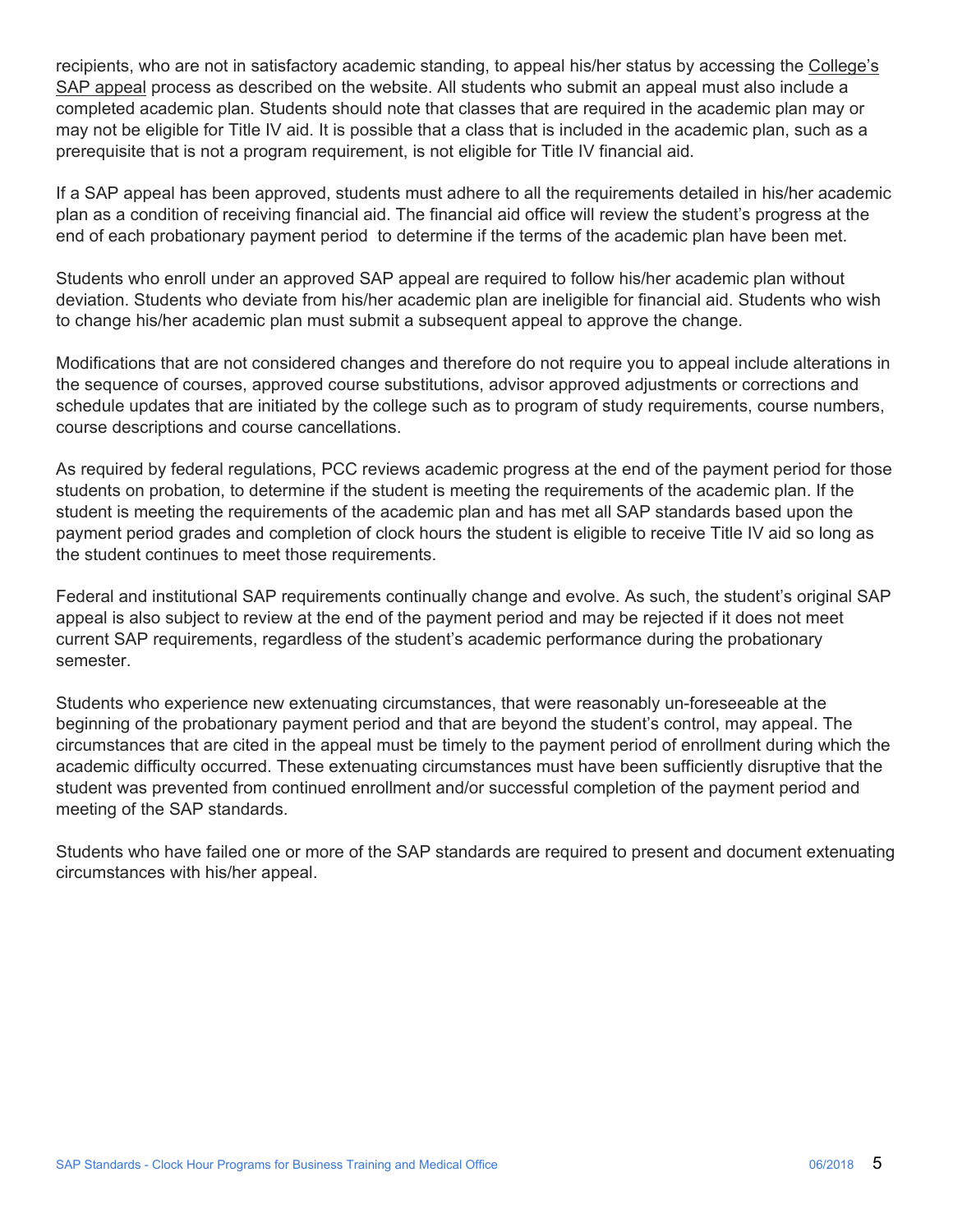#### **Extenuating Circumstances**

Circumstances such as youth, being a first time college student, difficulty adjusting to college, time management issues, failure to balance social life against academic workload requirements, lack of focus, prioritization of other activities above coursework and inability to afford enrollment expenses in the absence of financial aid are not alone sufficient to qualify as extenuating.

Documented extenuating circumstances might include, but are not limited to:

- Major illness or injury for student, spouse of student's immediate family
- Loss of employment for the student, student's spouse, or parents
- Student or parents marital status change; i.e., separation or divorce
- Death in the student's immediate family
- Deployment to active duty/reserves by the student, student's spouse, student's parents
- Natural disaster affecting the student, student's spouse, or student's parents

All SAP appeals will be evaluated by the SAP appeals committee or its designee. The SAP appeals committee determines whether or not the circumstances that the student submitted in the appeal are extenuating. As noted in the instructions that accompany the SAP appeal process, the student must document all extenuating circumstances, explain changes that will allow for academic success during future enrollment, and must submit an advisor-approved academic plan.

Documentation typically consists of provider confirmation of injury or illness, an employer's separation letter, police incident or accident report, attorney's letter, divorce decree, deployment orders, obituary or death certificate as applicable; however, the SAP appeals committee or its designee solely determines the sufficiency of documentation in accordance with the circumstances presented.

The student's extenuating circumstances must have been reasonably un-foreseeable and also must have been beyond the student's control. Please note, having extenuating circumstances does not in any way guarantee that your SAP appeal will be approved. If your circumstances were reasonably foreseeable, pre-existing, are deemed to have been within your control, or were present and you decided to enroll anyway, your SAP appeal is likely to be denied. Your SAP appeal is also likely to be denied if you enrolled for more than two payment periods without seeking intervention and treatment for an existing issue (or issues).

If a SAP appeal is approved for a student who does not enroll for the next scheduled payment period, the approval is subject to resubmission to the SAP appeals committee or its designee for reevaluation. If the SAP appeals committee or its designee confirms that the approval is still valid the student is eligible to receive financial aid so long as all other eligibility criteria are met.

If the SAP appeals committee or its designee determines that the approval is not valid the student is ineligible for any financial aid that is governed by the SAP standards. The student may be eligible to submit a new SAP appeal and should review the current SAP appeal guidelines.

If your SAP appeal is denied you can only re-appeal if you have extenuating circumstances and/or documentation that you did not include with your initial submission. Re-appealing because you do not agree with the SAP Appeal Committee's decision is not a valid basis upon which to submit another appeal.

#### **Leave of Absence (LOA) for Clock Hour Students**

A student granted an LOA that meets the criteria in this section is not considered to have withdrawn, and no Return calculation is required (if LOA is approved through federal financial aid). Upon the student's return from the leave, he or she continues to earn the federal student aid previously awarded for the period.

Leave of Absence 1. A Leave of Absence (LOA) is requested by a student due to unforeseen barriers that prevent them from completing training and have a reasonable expectation of the student's return.